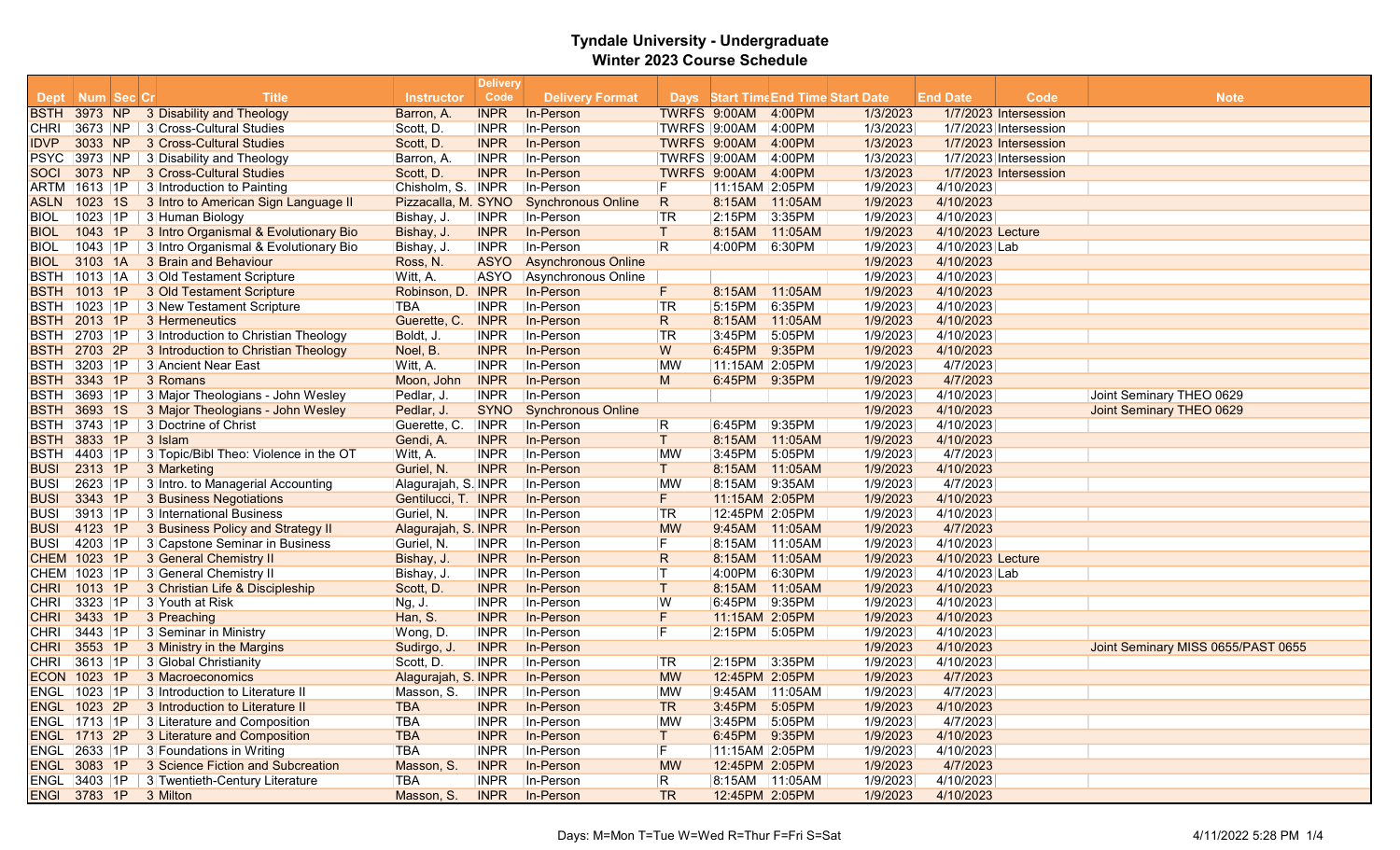| <b>Title</b><br>Code<br>Dept Num Sec Cr<br><b>Delivery Format</b><br>Days Start Time End Time Start Date<br><b>End Date</b><br>Code<br><b>Note</b><br><b>Instructor</b><br><b>TBA</b><br><b>INPR</b><br>In-Person<br>1/9/2023<br>4/7/2023<br>ENGL 4033 1P<br>3 Indigenous Writers of North America<br><b>MW</b><br>9:45AM 11:05AM<br>4/10/2023<br>1020 01<br>0 Field Education 2<br>MacLeod, A. OFFSI<br>Off-site<br>1/9/2023<br><b>OFFSI</b><br>Off-site<br>4/10/2023<br> 2010 01<br>0 Field Education 3<br>MacLeod, A.<br>1/9/2023<br>Off-site<br>1/9/2023<br>4/10/2023<br>2020 01<br>0 Field Education 4<br>MacLeod, A. OFFSI<br>MacLeod, A. OFFSI Off-site<br>1/9/2023<br>4/10/2023<br> 3010 01<br>0 Field Education 5<br>3020 01<br>0 Field Education 6<br>Off-site<br>1/9/2023<br>4/10/2023<br>MacLeod, A.<br><b>OFFSI</b><br>1/9/2023<br>4/7/2023<br>2023 1P<br>3 Intermediate French II<br>In-Person<br>9:35PM<br><b>FREN</b><br>Maury, J.<br><b>INPR</b><br>M<br>6:45PM<br>GREE 2023 1P<br><b>TBA</b><br>In-Person<br>1/9/2023<br>4/7/2023<br>3 Elementary New Testament Greek II<br><b>INPR</b><br><b>MW</b><br>3:45PM<br>5:05PM<br>1/9/2023<br>4/10/2023<br>GREE 3023 1S<br>3 Readings in New Testament Greek II<br>Reid, D.<br><b>SYNO</b><br>Synchronous Online<br>Joint Seminary NEWT 0524<br>3 Brain and Behaviour<br>4/10/2023<br><b>HEAL 3103 1A</b><br><b>ASYO</b><br><b>Asynchronous Online</b><br>1/9/2023<br>Ross, N.<br>1/9/2023<br>4/10/2023<br>$\vert$ 1P<br>3 Advanced Studies in Women's Health<br>TBA<br><b>INPR</b><br>In-Person<br>6:35PM<br>4413<br> TR<br>5:15PM<br>HEAL<br>2023 1P<br><b>TBA</b><br>In-Person<br>2:15PM<br>1/9/2023<br>4/7/2023<br><b>HEBR</b><br>3 Introduction to Biblical Hebrew II<br><b>INPR</b><br><b>MW</b><br>3:35PM<br>1/9/2023<br>4/10/2023<br>3023 1S<br>3 Readings in Biblical Hebrew II<br><b>SYNO</b><br><b>Synchronous Online</b><br>Joint Seminary OLDT 0712<br>HEBR<br>Idestrom, R.<br>3 Hist/Western Civ in Global Persp II<br><b>INPR</b><br>In-Person<br>11:15AM 12:35PM<br>1/9/2023<br>4/7/2023<br><b>HIST</b><br>1023<br>1P<br>Crouse, E.<br><b>MW</b><br>3 Hist/Western Civ in Global Persp II<br>Synchronous Online<br>4/7/2023<br>1023<br> 1S <br><b>SYNO</b><br>M<br>6:45PM 9:35PM<br>1/9/2023<br>Pullan, A.<br>IHIST<br>4/7/2023<br>2523<br>1P<br>3 History of World Christianity II<br><b>INPR</b><br>In-Person<br><b>MW</b><br>8:15AM<br>9:35AM<br>1/9/2023<br><b>HIST</b><br>Crouse, E.<br>3163<br> 1P<br>3 Ancient Near East<br><b>INPR</b><br>In-Person<br>1/9/2023<br>4/7/2023<br>Witt, A.<br><b>MW</b><br>11:15AM 2:05PM<br><b>HIST</b><br>In-Person<br>F.<br>1/9/2023<br>4/10/2023<br>4813 1P<br>3 The Great Depression<br><b>INPR</b><br>11:05AM<br><b>HIST</b><br>Crouse, E.<br>8:15AM<br>2013<br> 1S<br>3 Justice, Poverty & Theology<br><b>Synchronous Online</b><br>$\top$<br>6:45PM<br>9:35PM<br>1/9/2023<br>4/10/2023<br><b>IDVP</b><br>McBurney, M. SYNO<br>3 Academic Achievement Strategies<br>In-Person<br><b>MW</b><br>6:35PM<br>1/9/2023<br>4/7/2023<br>1103<br>1P<br><b>TBA</b><br><b>INPR</b><br>5:15PM<br><b>INDS</b><br>Noel, B.<br>In-Person<br>R<br>1/9/2023<br>4/10/2023<br>4753<br>$\vert$ 1P<br>3 Christianity and Culture<br><b>INPR</b><br>6:45PM<br>9:35PM<br><b>INDS</b><br>1P<br>In-Person<br>4/7/2023<br>1023<br>3 Intro Linguistics II<br>Arsenault, P. INPR<br><b>MW</b><br>2:15PM<br>3:35PM<br>1/9/2023<br><b>LING</b><br>2033<br>$\vert$ 1P<br>3 Phonology I<br>In-Person<br>1/9/2023<br>4/7/2023<br>LING<br>Arsenault, P. INPR<br>MW<br>11:15AM 12:35PM<br>In-Person<br><b>TR</b><br>3043 1P<br>3 Morphology and Syntax II<br>Gardner, W. INPR<br>3:45PM 5:05PM<br>1/9/2023<br>4/10/2023<br><b>LING</b><br>4713 1A<br>3 Semantics and Pragmatics<br>1/9/2023<br>4/10/2023<br>Gardner, W.<br>ASYO<br>Asynchronous Online<br>plus 1 hr/week livestream<br>LING<br>3223<br>1P<br>3 Data Analysis<br>Ross, N.<br>In-Person<br>1/9/2023<br>4/7/2023<br><b>MATH</b><br><b>INPR</b><br>12:45PM 2:05PM<br><b>MW</b><br>1/9/2023<br>4/7/2023<br>MUSC 1B12 1P<br>2 Music Ensemble: Tyndale Band<br>Michell, K.<br><b>INPR</b><br>In-Person<br>MW<br>5:45PM 6:45PM<br>In-Person<br>1/9/2023<br>4/10/2023<br><b>MUSC 1C12 1P</b><br>2 Music Ensemble: Tyndale Comm. Choir<br>Davis, M.<br><b>INPR</b><br>R.<br>6:45PM 8:45PM<br>1/9/2023<br>4/10/2023<br>MUSC 1G11 1P<br>1 Applied Music: Guitar<br><b>INPR</b><br>In-Person<br>TBA<br>In-Person<br>1/9/2023<br>4/10/2023<br>MUSC 1P11 1P<br>1 Applied Music: Piano<br>Lee, J.<br><b>INPR</b><br>MUSC 1S12 1P<br>2 Music Ensemble: Tyndale Singers<br>In-Person<br><b>MR</b><br>1/9/2023<br>4/7/2023<br><b>INPR</b><br>Davis, M.<br>Mon 5:45-6:45pm; Thur 6:45-8:45pm<br><b>MUSC 1V11 1P</b><br>1 Applied Music: Voice<br><b>TBA</b><br>In-Person<br>1/9/2023<br>4/10/2023<br><b>INPR</b><br>3 Music History and Appreciation<br>MUSC 2023 1P<br><b>INPR</b><br>In-Person<br><b>TR</b><br>12:45PM 2:05PM<br>1/9/2023<br>4/10/2023<br>Lee, J.<br>2 Music Ensemble: Tyndale Band<br>4/7/2023<br><b>MUSC 2B22 1P</b><br><b>INPR</b><br>In-Person<br>5:45PM<br>1/9/2023<br>Michell, K.<br><b>MW</b><br>6:45PM<br><b>MUSC 2C22 1P</b><br>R.<br>6:45PM<br>1/9/2023<br>4/10/2023<br>2 Music Ensemble: Tyndale Comm. Choir<br><b>INPR</b><br>In-Person<br>8:45PM<br>Davis, M.<br><b>MUSC 2G21 1P</b><br>1 Applied Music: Guitar<br>In-Person<br>1/9/2023<br>4/10/2023<br><b>TBA</b><br><b>INPR</b><br>MUSC 2P21 1P<br>1 Applied Music: Piano<br><b>INPR</b><br>In-Person<br>1/9/2023<br>4/10/2023<br>Lee, J.<br>2 Music Ensemble: Tyndale Singers<br><b>MUSC 2S22 1P</b><br><b>INPR</b><br>In-Person<br><b>MR</b><br>1/9/2023<br>4/7/2023<br>Davis, M.<br>Mon 5:45-6:45pm; Thur 6:45-8:45pm<br>MUSC 2V21 1P<br>1 Applied Music: Voice<br>TBA<br><b>INPR</b><br>In-Person<br>1/9/2023<br>4/10/2023<br><b>MUSC 3033 1P</b><br>3 Workshop in Musicianship II<br><b>INPR</b><br>In-Person<br>1/9/2023<br>4/7/2023<br>Michell, K.<br><b>MW</b><br>11:15AM 12:35PM<br>MUSC 3900 1P<br>0 Recital I<br><b>TBA</b><br>In-Person<br>1/9/2023<br>4/10/2023<br><b>INPR</b><br>In-Person<br>MUSC 3B32 1P<br>2 Music Ensemble: Tyndale Band<br>Michell, K.<br><b>INPR</b><br>5:45PM 6:45PM<br>1/9/2023<br>4/7/2023<br><b>MW</b><br>MUSC 3C32 1P<br>1/9/2023<br>4/10/2023<br>2 Music Ensemble: Tyndale Comm. Choir<br><b>INPR</b><br>In-Person<br>R<br>6:45PM 8:45PM<br>Davis, M.<br><b>MUSC 3G31 1P</b><br>4/10/2023<br>1 Applied Music: Guitar<br><b>TBA</b><br><b>INPR</b><br>In-Person<br>1/9/2023<br>MUSC 3P31 1P<br>1 Applied Music: Piano<br><b>INPR</b><br>In-Person<br>1/9/2023<br>4/10/2023<br>Lee, J.<br><b>MUSC 3S32 1P</b><br>2 Music Ensemble: Tyndale Singers<br><b>INPR</b><br>In-Person<br><b>MR</b><br>1/9/2023<br>4/7/2023<br>Davis, M.<br>Mon 5:45-6:45pm; Thur 6:45-8:45pm<br>MUSC 3V31 1P 1 Applied Music: Voice<br><b>TBA</b><br><b>INPR</b><br>In-Person<br>1/9/2023<br>4/10/2023 |             |  |  | <b>Delivery</b> |  |  |  |  |
|--------------------------------------------------------------------------------------------------------------------------------------------------------------------------------------------------------------------------------------------------------------------------------------------------------------------------------------------------------------------------------------------------------------------------------------------------------------------------------------------------------------------------------------------------------------------------------------------------------------------------------------------------------------------------------------------------------------------------------------------------------------------------------------------------------------------------------------------------------------------------------------------------------------------------------------------------------------------------------------------------------------------------------------------------------------------------------------------------------------------------------------------------------------------------------------------------------------------------------------------------------------------------------------------------------------------------------------------------------------------------------------------------------------------------------------------------------------------------------------------------------------------------------------------------------------------------------------------------------------------------------------------------------------------------------------------------------------------------------------------------------------------------------------------------------------------------------------------------------------------------------------------------------------------------------------------------------------------------------------------------------------------------------------------------------------------------------------------------------------------------------------------------------------------------------------------------------------------------------------------------------------------------------------------------------------------------------------------------------------------------------------------------------------------------------------------------------------------------------------------------------------------------------------------------------------------------------------------------------------------------------------------------------------------------------------------------------------------------------------------------------------------------------------------------------------------------------------------------------------------------------------------------------------------------------------------------------------------------------------------------------------------------------------------------------------------------------------------------------------------------------------------------------------------------------------------------------------------------------------------------------------------------------------------------------------------------------------------------------------------------------------------------------------------------------------------------------------------------------------------------------------------------------------------------------------------------------------------------------------------------------------------------------------------------------------------------------------------------------------------------------------------------------------------------------------------------------------------------------------------------------------------------------------------------------------------------------------------------------------------------------------------------------------------------------------------------------------------------------------------------------------------------------------------------------------------------------------------------------------------------------------------------------------------------------------------------------------------------------------------------------------------------------------------------------------------------------------------------------------------------------------------------------------------------------------------------------------------------------------------------------------------------------------------------------------------------------------------------------------------------------------------------------------------------------------------------------------------------------------------------------------------------------------------------------------------------------------------------------------------------------------------------------------------------------------------------------------------------------------------------------------------------------------------------------------------------------------------------------------------------------------------------------------------------------------------------------------------------------------------------------------------------------------------------------------------------------------------------------------------------------------------------------------------------------------------------------------------------------------------------------------------------------------------------------------------------------------------------------------------------------------------------------------------------------------------------------------------------------------------------------------------------------------------------------------------------------------------------------------------------------------------------------------------------------------------------------------------------------------------------------------------------------------------------------------------------------------------------------------------------------------------------------------------------------------------------------------------------------------------------------------------------------------------------------------------------------------------------------------------------------------------------------------------------------------------------------------------------------------------------------------------------------------------------------------------------------------------------------------------------------------------------------------------------------------------------------------------------------------------------------------------------------------------------------------------|-------------|--|--|-----------------|--|--|--|--|
|                                                                                                                                                                                                                                                                                                                                                                                                                                                                                                                                                                                                                                                                                                                                                                                                                                                                                                                                                                                                                                                                                                                                                                                                                                                                                                                                                                                                                                                                                                                                                                                                                                                                                                                                                                                                                                                                                                                                                                                                                                                                                                                                                                                                                                                                                                                                                                                                                                                                                                                                                                                                                                                                                                                                                                                                                                                                                                                                                                                                                                                                                                                                                                                                                                                                                                                                                                                                                                                                                                                                                                                                                                                                                                                                                                                                                                                                                                                                                                                                                                                                                                                                                                                                                                                                                                                                                                                                                                                                                                                                                                                                                                                                                                                                                                                                                                                                                                                                                                                                                                                                                                                                                                                                                                                                                                                                                                                                                                                                                                                                                                                                                                                                                                                                                                                                                                                                                                                                                                                                                                                                                                                                                                                                                                                                                                                                                                                                                                                                                                                                                                                                                                                                                                                                                                                                                                                                                                                                            |             |  |  |                 |  |  |  |  |
|                                                                                                                                                                                                                                                                                                                                                                                                                                                                                                                                                                                                                                                                                                                                                                                                                                                                                                                                                                                                                                                                                                                                                                                                                                                                                                                                                                                                                                                                                                                                                                                                                                                                                                                                                                                                                                                                                                                                                                                                                                                                                                                                                                                                                                                                                                                                                                                                                                                                                                                                                                                                                                                                                                                                                                                                                                                                                                                                                                                                                                                                                                                                                                                                                                                                                                                                                                                                                                                                                                                                                                                                                                                                                                                                                                                                                                                                                                                                                                                                                                                                                                                                                                                                                                                                                                                                                                                                                                                                                                                                                                                                                                                                                                                                                                                                                                                                                                                                                                                                                                                                                                                                                                                                                                                                                                                                                                                                                                                                                                                                                                                                                                                                                                                                                                                                                                                                                                                                                                                                                                                                                                                                                                                                                                                                                                                                                                                                                                                                                                                                                                                                                                                                                                                                                                                                                                                                                                                                            |             |  |  |                 |  |  |  |  |
|                                                                                                                                                                                                                                                                                                                                                                                                                                                                                                                                                                                                                                                                                                                                                                                                                                                                                                                                                                                                                                                                                                                                                                                                                                                                                                                                                                                                                                                                                                                                                                                                                                                                                                                                                                                                                                                                                                                                                                                                                                                                                                                                                                                                                                                                                                                                                                                                                                                                                                                                                                                                                                                                                                                                                                                                                                                                                                                                                                                                                                                                                                                                                                                                                                                                                                                                                                                                                                                                                                                                                                                                                                                                                                                                                                                                                                                                                                                                                                                                                                                                                                                                                                                                                                                                                                                                                                                                                                                                                                                                                                                                                                                                                                                                                                                                                                                                                                                                                                                                                                                                                                                                                                                                                                                                                                                                                                                                                                                                                                                                                                                                                                                                                                                                                                                                                                                                                                                                                                                                                                                                                                                                                                                                                                                                                                                                                                                                                                                                                                                                                                                                                                                                                                                                                                                                                                                                                                                                            | FDED        |  |  |                 |  |  |  |  |
|                                                                                                                                                                                                                                                                                                                                                                                                                                                                                                                                                                                                                                                                                                                                                                                                                                                                                                                                                                                                                                                                                                                                                                                                                                                                                                                                                                                                                                                                                                                                                                                                                                                                                                                                                                                                                                                                                                                                                                                                                                                                                                                                                                                                                                                                                                                                                                                                                                                                                                                                                                                                                                                                                                                                                                                                                                                                                                                                                                                                                                                                                                                                                                                                                                                                                                                                                                                                                                                                                                                                                                                                                                                                                                                                                                                                                                                                                                                                                                                                                                                                                                                                                                                                                                                                                                                                                                                                                                                                                                                                                                                                                                                                                                                                                                                                                                                                                                                                                                                                                                                                                                                                                                                                                                                                                                                                                                                                                                                                                                                                                                                                                                                                                                                                                                                                                                                                                                                                                                                                                                                                                                                                                                                                                                                                                                                                                                                                                                                                                                                                                                                                                                                                                                                                                                                                                                                                                                                                            | FDED        |  |  |                 |  |  |  |  |
|                                                                                                                                                                                                                                                                                                                                                                                                                                                                                                                                                                                                                                                                                                                                                                                                                                                                                                                                                                                                                                                                                                                                                                                                                                                                                                                                                                                                                                                                                                                                                                                                                                                                                                                                                                                                                                                                                                                                                                                                                                                                                                                                                                                                                                                                                                                                                                                                                                                                                                                                                                                                                                                                                                                                                                                                                                                                                                                                                                                                                                                                                                                                                                                                                                                                                                                                                                                                                                                                                                                                                                                                                                                                                                                                                                                                                                                                                                                                                                                                                                                                                                                                                                                                                                                                                                                                                                                                                                                                                                                                                                                                                                                                                                                                                                                                                                                                                                                                                                                                                                                                                                                                                                                                                                                                                                                                                                                                                                                                                                                                                                                                                                                                                                                                                                                                                                                                                                                                                                                                                                                                                                                                                                                                                                                                                                                                                                                                                                                                                                                                                                                                                                                                                                                                                                                                                                                                                                                                            | FDED        |  |  |                 |  |  |  |  |
|                                                                                                                                                                                                                                                                                                                                                                                                                                                                                                                                                                                                                                                                                                                                                                                                                                                                                                                                                                                                                                                                                                                                                                                                                                                                                                                                                                                                                                                                                                                                                                                                                                                                                                                                                                                                                                                                                                                                                                                                                                                                                                                                                                                                                                                                                                                                                                                                                                                                                                                                                                                                                                                                                                                                                                                                                                                                                                                                                                                                                                                                                                                                                                                                                                                                                                                                                                                                                                                                                                                                                                                                                                                                                                                                                                                                                                                                                                                                                                                                                                                                                                                                                                                                                                                                                                                                                                                                                                                                                                                                                                                                                                                                                                                                                                                                                                                                                                                                                                                                                                                                                                                                                                                                                                                                                                                                                                                                                                                                                                                                                                                                                                                                                                                                                                                                                                                                                                                                                                                                                                                                                                                                                                                                                                                                                                                                                                                                                                                                                                                                                                                                                                                                                                                                                                                                                                                                                                                                            | FDED        |  |  |                 |  |  |  |  |
|                                                                                                                                                                                                                                                                                                                                                                                                                                                                                                                                                                                                                                                                                                                                                                                                                                                                                                                                                                                                                                                                                                                                                                                                                                                                                                                                                                                                                                                                                                                                                                                                                                                                                                                                                                                                                                                                                                                                                                                                                                                                                                                                                                                                                                                                                                                                                                                                                                                                                                                                                                                                                                                                                                                                                                                                                                                                                                                                                                                                                                                                                                                                                                                                                                                                                                                                                                                                                                                                                                                                                                                                                                                                                                                                                                                                                                                                                                                                                                                                                                                                                                                                                                                                                                                                                                                                                                                                                                                                                                                                                                                                                                                                                                                                                                                                                                                                                                                                                                                                                                                                                                                                                                                                                                                                                                                                                                                                                                                                                                                                                                                                                                                                                                                                                                                                                                                                                                                                                                                                                                                                                                                                                                                                                                                                                                                                                                                                                                                                                                                                                                                                                                                                                                                                                                                                                                                                                                                                            | <b>FDED</b> |  |  |                 |  |  |  |  |
|                                                                                                                                                                                                                                                                                                                                                                                                                                                                                                                                                                                                                                                                                                                                                                                                                                                                                                                                                                                                                                                                                                                                                                                                                                                                                                                                                                                                                                                                                                                                                                                                                                                                                                                                                                                                                                                                                                                                                                                                                                                                                                                                                                                                                                                                                                                                                                                                                                                                                                                                                                                                                                                                                                                                                                                                                                                                                                                                                                                                                                                                                                                                                                                                                                                                                                                                                                                                                                                                                                                                                                                                                                                                                                                                                                                                                                                                                                                                                                                                                                                                                                                                                                                                                                                                                                                                                                                                                                                                                                                                                                                                                                                                                                                                                                                                                                                                                                                                                                                                                                                                                                                                                                                                                                                                                                                                                                                                                                                                                                                                                                                                                                                                                                                                                                                                                                                                                                                                                                                                                                                                                                                                                                                                                                                                                                                                                                                                                                                                                                                                                                                                                                                                                                                                                                                                                                                                                                                                            |             |  |  |                 |  |  |  |  |
|                                                                                                                                                                                                                                                                                                                                                                                                                                                                                                                                                                                                                                                                                                                                                                                                                                                                                                                                                                                                                                                                                                                                                                                                                                                                                                                                                                                                                                                                                                                                                                                                                                                                                                                                                                                                                                                                                                                                                                                                                                                                                                                                                                                                                                                                                                                                                                                                                                                                                                                                                                                                                                                                                                                                                                                                                                                                                                                                                                                                                                                                                                                                                                                                                                                                                                                                                                                                                                                                                                                                                                                                                                                                                                                                                                                                                                                                                                                                                                                                                                                                                                                                                                                                                                                                                                                                                                                                                                                                                                                                                                                                                                                                                                                                                                                                                                                                                                                                                                                                                                                                                                                                                                                                                                                                                                                                                                                                                                                                                                                                                                                                                                                                                                                                                                                                                                                                                                                                                                                                                                                                                                                                                                                                                                                                                                                                                                                                                                                                                                                                                                                                                                                                                                                                                                                                                                                                                                                                            |             |  |  |                 |  |  |  |  |
|                                                                                                                                                                                                                                                                                                                                                                                                                                                                                                                                                                                                                                                                                                                                                                                                                                                                                                                                                                                                                                                                                                                                                                                                                                                                                                                                                                                                                                                                                                                                                                                                                                                                                                                                                                                                                                                                                                                                                                                                                                                                                                                                                                                                                                                                                                                                                                                                                                                                                                                                                                                                                                                                                                                                                                                                                                                                                                                                                                                                                                                                                                                                                                                                                                                                                                                                                                                                                                                                                                                                                                                                                                                                                                                                                                                                                                                                                                                                                                                                                                                                                                                                                                                                                                                                                                                                                                                                                                                                                                                                                                                                                                                                                                                                                                                                                                                                                                                                                                                                                                                                                                                                                                                                                                                                                                                                                                                                                                                                                                                                                                                                                                                                                                                                                                                                                                                                                                                                                                                                                                                                                                                                                                                                                                                                                                                                                                                                                                                                                                                                                                                                                                                                                                                                                                                                                                                                                                                                            |             |  |  |                 |  |  |  |  |
|                                                                                                                                                                                                                                                                                                                                                                                                                                                                                                                                                                                                                                                                                                                                                                                                                                                                                                                                                                                                                                                                                                                                                                                                                                                                                                                                                                                                                                                                                                                                                                                                                                                                                                                                                                                                                                                                                                                                                                                                                                                                                                                                                                                                                                                                                                                                                                                                                                                                                                                                                                                                                                                                                                                                                                                                                                                                                                                                                                                                                                                                                                                                                                                                                                                                                                                                                                                                                                                                                                                                                                                                                                                                                                                                                                                                                                                                                                                                                                                                                                                                                                                                                                                                                                                                                                                                                                                                                                                                                                                                                                                                                                                                                                                                                                                                                                                                                                                                                                                                                                                                                                                                                                                                                                                                                                                                                                                                                                                                                                                                                                                                                                                                                                                                                                                                                                                                                                                                                                                                                                                                                                                                                                                                                                                                                                                                                                                                                                                                                                                                                                                                                                                                                                                                                                                                                                                                                                                                            |             |  |  |                 |  |  |  |  |
|                                                                                                                                                                                                                                                                                                                                                                                                                                                                                                                                                                                                                                                                                                                                                                                                                                                                                                                                                                                                                                                                                                                                                                                                                                                                                                                                                                                                                                                                                                                                                                                                                                                                                                                                                                                                                                                                                                                                                                                                                                                                                                                                                                                                                                                                                                                                                                                                                                                                                                                                                                                                                                                                                                                                                                                                                                                                                                                                                                                                                                                                                                                                                                                                                                                                                                                                                                                                                                                                                                                                                                                                                                                                                                                                                                                                                                                                                                                                                                                                                                                                                                                                                                                                                                                                                                                                                                                                                                                                                                                                                                                                                                                                                                                                                                                                                                                                                                                                                                                                                                                                                                                                                                                                                                                                                                                                                                                                                                                                                                                                                                                                                                                                                                                                                                                                                                                                                                                                                                                                                                                                                                                                                                                                                                                                                                                                                                                                                                                                                                                                                                                                                                                                                                                                                                                                                                                                                                                                            |             |  |  |                 |  |  |  |  |
|                                                                                                                                                                                                                                                                                                                                                                                                                                                                                                                                                                                                                                                                                                                                                                                                                                                                                                                                                                                                                                                                                                                                                                                                                                                                                                                                                                                                                                                                                                                                                                                                                                                                                                                                                                                                                                                                                                                                                                                                                                                                                                                                                                                                                                                                                                                                                                                                                                                                                                                                                                                                                                                                                                                                                                                                                                                                                                                                                                                                                                                                                                                                                                                                                                                                                                                                                                                                                                                                                                                                                                                                                                                                                                                                                                                                                                                                                                                                                                                                                                                                                                                                                                                                                                                                                                                                                                                                                                                                                                                                                                                                                                                                                                                                                                                                                                                                                                                                                                                                                                                                                                                                                                                                                                                                                                                                                                                                                                                                                                                                                                                                                                                                                                                                                                                                                                                                                                                                                                                                                                                                                                                                                                                                                                                                                                                                                                                                                                                                                                                                                                                                                                                                                                                                                                                                                                                                                                                                            |             |  |  |                 |  |  |  |  |
|                                                                                                                                                                                                                                                                                                                                                                                                                                                                                                                                                                                                                                                                                                                                                                                                                                                                                                                                                                                                                                                                                                                                                                                                                                                                                                                                                                                                                                                                                                                                                                                                                                                                                                                                                                                                                                                                                                                                                                                                                                                                                                                                                                                                                                                                                                                                                                                                                                                                                                                                                                                                                                                                                                                                                                                                                                                                                                                                                                                                                                                                                                                                                                                                                                                                                                                                                                                                                                                                                                                                                                                                                                                                                                                                                                                                                                                                                                                                                                                                                                                                                                                                                                                                                                                                                                                                                                                                                                                                                                                                                                                                                                                                                                                                                                                                                                                                                                                                                                                                                                                                                                                                                                                                                                                                                                                                                                                                                                                                                                                                                                                                                                                                                                                                                                                                                                                                                                                                                                                                                                                                                                                                                                                                                                                                                                                                                                                                                                                                                                                                                                                                                                                                                                                                                                                                                                                                                                                                            |             |  |  |                 |  |  |  |  |
|                                                                                                                                                                                                                                                                                                                                                                                                                                                                                                                                                                                                                                                                                                                                                                                                                                                                                                                                                                                                                                                                                                                                                                                                                                                                                                                                                                                                                                                                                                                                                                                                                                                                                                                                                                                                                                                                                                                                                                                                                                                                                                                                                                                                                                                                                                                                                                                                                                                                                                                                                                                                                                                                                                                                                                                                                                                                                                                                                                                                                                                                                                                                                                                                                                                                                                                                                                                                                                                                                                                                                                                                                                                                                                                                                                                                                                                                                                                                                                                                                                                                                                                                                                                                                                                                                                                                                                                                                                                                                                                                                                                                                                                                                                                                                                                                                                                                                                                                                                                                                                                                                                                                                                                                                                                                                                                                                                                                                                                                                                                                                                                                                                                                                                                                                                                                                                                                                                                                                                                                                                                                                                                                                                                                                                                                                                                                                                                                                                                                                                                                                                                                                                                                                                                                                                                                                                                                                                                                            |             |  |  |                 |  |  |  |  |
|                                                                                                                                                                                                                                                                                                                                                                                                                                                                                                                                                                                                                                                                                                                                                                                                                                                                                                                                                                                                                                                                                                                                                                                                                                                                                                                                                                                                                                                                                                                                                                                                                                                                                                                                                                                                                                                                                                                                                                                                                                                                                                                                                                                                                                                                                                                                                                                                                                                                                                                                                                                                                                                                                                                                                                                                                                                                                                                                                                                                                                                                                                                                                                                                                                                                                                                                                                                                                                                                                                                                                                                                                                                                                                                                                                                                                                                                                                                                                                                                                                                                                                                                                                                                                                                                                                                                                                                                                                                                                                                                                                                                                                                                                                                                                                                                                                                                                                                                                                                                                                                                                                                                                                                                                                                                                                                                                                                                                                                                                                                                                                                                                                                                                                                                                                                                                                                                                                                                                                                                                                                                                                                                                                                                                                                                                                                                                                                                                                                                                                                                                                                                                                                                                                                                                                                                                                                                                                                                            |             |  |  |                 |  |  |  |  |
|                                                                                                                                                                                                                                                                                                                                                                                                                                                                                                                                                                                                                                                                                                                                                                                                                                                                                                                                                                                                                                                                                                                                                                                                                                                                                                                                                                                                                                                                                                                                                                                                                                                                                                                                                                                                                                                                                                                                                                                                                                                                                                                                                                                                                                                                                                                                                                                                                                                                                                                                                                                                                                                                                                                                                                                                                                                                                                                                                                                                                                                                                                                                                                                                                                                                                                                                                                                                                                                                                                                                                                                                                                                                                                                                                                                                                                                                                                                                                                                                                                                                                                                                                                                                                                                                                                                                                                                                                                                                                                                                                                                                                                                                                                                                                                                                                                                                                                                                                                                                                                                                                                                                                                                                                                                                                                                                                                                                                                                                                                                                                                                                                                                                                                                                                                                                                                                                                                                                                                                                                                                                                                                                                                                                                                                                                                                                                                                                                                                                                                                                                                                                                                                                                                                                                                                                                                                                                                                                            |             |  |  |                 |  |  |  |  |
|                                                                                                                                                                                                                                                                                                                                                                                                                                                                                                                                                                                                                                                                                                                                                                                                                                                                                                                                                                                                                                                                                                                                                                                                                                                                                                                                                                                                                                                                                                                                                                                                                                                                                                                                                                                                                                                                                                                                                                                                                                                                                                                                                                                                                                                                                                                                                                                                                                                                                                                                                                                                                                                                                                                                                                                                                                                                                                                                                                                                                                                                                                                                                                                                                                                                                                                                                                                                                                                                                                                                                                                                                                                                                                                                                                                                                                                                                                                                                                                                                                                                                                                                                                                                                                                                                                                                                                                                                                                                                                                                                                                                                                                                                                                                                                                                                                                                                                                                                                                                                                                                                                                                                                                                                                                                                                                                                                                                                                                                                                                                                                                                                                                                                                                                                                                                                                                                                                                                                                                                                                                                                                                                                                                                                                                                                                                                                                                                                                                                                                                                                                                                                                                                                                                                                                                                                                                                                                                                            |             |  |  |                 |  |  |  |  |
|                                                                                                                                                                                                                                                                                                                                                                                                                                                                                                                                                                                                                                                                                                                                                                                                                                                                                                                                                                                                                                                                                                                                                                                                                                                                                                                                                                                                                                                                                                                                                                                                                                                                                                                                                                                                                                                                                                                                                                                                                                                                                                                                                                                                                                                                                                                                                                                                                                                                                                                                                                                                                                                                                                                                                                                                                                                                                                                                                                                                                                                                                                                                                                                                                                                                                                                                                                                                                                                                                                                                                                                                                                                                                                                                                                                                                                                                                                                                                                                                                                                                                                                                                                                                                                                                                                                                                                                                                                                                                                                                                                                                                                                                                                                                                                                                                                                                                                                                                                                                                                                                                                                                                                                                                                                                                                                                                                                                                                                                                                                                                                                                                                                                                                                                                                                                                                                                                                                                                                                                                                                                                                                                                                                                                                                                                                                                                                                                                                                                                                                                                                                                                                                                                                                                                                                                                                                                                                                                            |             |  |  |                 |  |  |  |  |
|                                                                                                                                                                                                                                                                                                                                                                                                                                                                                                                                                                                                                                                                                                                                                                                                                                                                                                                                                                                                                                                                                                                                                                                                                                                                                                                                                                                                                                                                                                                                                                                                                                                                                                                                                                                                                                                                                                                                                                                                                                                                                                                                                                                                                                                                                                                                                                                                                                                                                                                                                                                                                                                                                                                                                                                                                                                                                                                                                                                                                                                                                                                                                                                                                                                                                                                                                                                                                                                                                                                                                                                                                                                                                                                                                                                                                                                                                                                                                                                                                                                                                                                                                                                                                                                                                                                                                                                                                                                                                                                                                                                                                                                                                                                                                                                                                                                                                                                                                                                                                                                                                                                                                                                                                                                                                                                                                                                                                                                                                                                                                                                                                                                                                                                                                                                                                                                                                                                                                                                                                                                                                                                                                                                                                                                                                                                                                                                                                                                                                                                                                                                                                                                                                                                                                                                                                                                                                                                                            |             |  |  |                 |  |  |  |  |
|                                                                                                                                                                                                                                                                                                                                                                                                                                                                                                                                                                                                                                                                                                                                                                                                                                                                                                                                                                                                                                                                                                                                                                                                                                                                                                                                                                                                                                                                                                                                                                                                                                                                                                                                                                                                                                                                                                                                                                                                                                                                                                                                                                                                                                                                                                                                                                                                                                                                                                                                                                                                                                                                                                                                                                                                                                                                                                                                                                                                                                                                                                                                                                                                                                                                                                                                                                                                                                                                                                                                                                                                                                                                                                                                                                                                                                                                                                                                                                                                                                                                                                                                                                                                                                                                                                                                                                                                                                                                                                                                                                                                                                                                                                                                                                                                                                                                                                                                                                                                                                                                                                                                                                                                                                                                                                                                                                                                                                                                                                                                                                                                                                                                                                                                                                                                                                                                                                                                                                                                                                                                                                                                                                                                                                                                                                                                                                                                                                                                                                                                                                                                                                                                                                                                                                                                                                                                                                                                            |             |  |  |                 |  |  |  |  |
|                                                                                                                                                                                                                                                                                                                                                                                                                                                                                                                                                                                                                                                                                                                                                                                                                                                                                                                                                                                                                                                                                                                                                                                                                                                                                                                                                                                                                                                                                                                                                                                                                                                                                                                                                                                                                                                                                                                                                                                                                                                                                                                                                                                                                                                                                                                                                                                                                                                                                                                                                                                                                                                                                                                                                                                                                                                                                                                                                                                                                                                                                                                                                                                                                                                                                                                                                                                                                                                                                                                                                                                                                                                                                                                                                                                                                                                                                                                                                                                                                                                                                                                                                                                                                                                                                                                                                                                                                                                                                                                                                                                                                                                                                                                                                                                                                                                                                                                                                                                                                                                                                                                                                                                                                                                                                                                                                                                                                                                                                                                                                                                                                                                                                                                                                                                                                                                                                                                                                                                                                                                                                                                                                                                                                                                                                                                                                                                                                                                                                                                                                                                                                                                                                                                                                                                                                                                                                                                                            |             |  |  |                 |  |  |  |  |
|                                                                                                                                                                                                                                                                                                                                                                                                                                                                                                                                                                                                                                                                                                                                                                                                                                                                                                                                                                                                                                                                                                                                                                                                                                                                                                                                                                                                                                                                                                                                                                                                                                                                                                                                                                                                                                                                                                                                                                                                                                                                                                                                                                                                                                                                                                                                                                                                                                                                                                                                                                                                                                                                                                                                                                                                                                                                                                                                                                                                                                                                                                                                                                                                                                                                                                                                                                                                                                                                                                                                                                                                                                                                                                                                                                                                                                                                                                                                                                                                                                                                                                                                                                                                                                                                                                                                                                                                                                                                                                                                                                                                                                                                                                                                                                                                                                                                                                                                                                                                                                                                                                                                                                                                                                                                                                                                                                                                                                                                                                                                                                                                                                                                                                                                                                                                                                                                                                                                                                                                                                                                                                                                                                                                                                                                                                                                                                                                                                                                                                                                                                                                                                                                                                                                                                                                                                                                                                                                            |             |  |  |                 |  |  |  |  |
|                                                                                                                                                                                                                                                                                                                                                                                                                                                                                                                                                                                                                                                                                                                                                                                                                                                                                                                                                                                                                                                                                                                                                                                                                                                                                                                                                                                                                                                                                                                                                                                                                                                                                                                                                                                                                                                                                                                                                                                                                                                                                                                                                                                                                                                                                                                                                                                                                                                                                                                                                                                                                                                                                                                                                                                                                                                                                                                                                                                                                                                                                                                                                                                                                                                                                                                                                                                                                                                                                                                                                                                                                                                                                                                                                                                                                                                                                                                                                                                                                                                                                                                                                                                                                                                                                                                                                                                                                                                                                                                                                                                                                                                                                                                                                                                                                                                                                                                                                                                                                                                                                                                                                                                                                                                                                                                                                                                                                                                                                                                                                                                                                                                                                                                                                                                                                                                                                                                                                                                                                                                                                                                                                                                                                                                                                                                                                                                                                                                                                                                                                                                                                                                                                                                                                                                                                                                                                                                                            |             |  |  |                 |  |  |  |  |
|                                                                                                                                                                                                                                                                                                                                                                                                                                                                                                                                                                                                                                                                                                                                                                                                                                                                                                                                                                                                                                                                                                                                                                                                                                                                                                                                                                                                                                                                                                                                                                                                                                                                                                                                                                                                                                                                                                                                                                                                                                                                                                                                                                                                                                                                                                                                                                                                                                                                                                                                                                                                                                                                                                                                                                                                                                                                                                                                                                                                                                                                                                                                                                                                                                                                                                                                                                                                                                                                                                                                                                                                                                                                                                                                                                                                                                                                                                                                                                                                                                                                                                                                                                                                                                                                                                                                                                                                                                                                                                                                                                                                                                                                                                                                                                                                                                                                                                                                                                                                                                                                                                                                                                                                                                                                                                                                                                                                                                                                                                                                                                                                                                                                                                                                                                                                                                                                                                                                                                                                                                                                                                                                                                                                                                                                                                                                                                                                                                                                                                                                                                                                                                                                                                                                                                                                                                                                                                                                            |             |  |  |                 |  |  |  |  |
|                                                                                                                                                                                                                                                                                                                                                                                                                                                                                                                                                                                                                                                                                                                                                                                                                                                                                                                                                                                                                                                                                                                                                                                                                                                                                                                                                                                                                                                                                                                                                                                                                                                                                                                                                                                                                                                                                                                                                                                                                                                                                                                                                                                                                                                                                                                                                                                                                                                                                                                                                                                                                                                                                                                                                                                                                                                                                                                                                                                                                                                                                                                                                                                                                                                                                                                                                                                                                                                                                                                                                                                                                                                                                                                                                                                                                                                                                                                                                                                                                                                                                                                                                                                                                                                                                                                                                                                                                                                                                                                                                                                                                                                                                                                                                                                                                                                                                                                                                                                                                                                                                                                                                                                                                                                                                                                                                                                                                                                                                                                                                                                                                                                                                                                                                                                                                                                                                                                                                                                                                                                                                                                                                                                                                                                                                                                                                                                                                                                                                                                                                                                                                                                                                                                                                                                                                                                                                                                                            |             |  |  |                 |  |  |  |  |
|                                                                                                                                                                                                                                                                                                                                                                                                                                                                                                                                                                                                                                                                                                                                                                                                                                                                                                                                                                                                                                                                                                                                                                                                                                                                                                                                                                                                                                                                                                                                                                                                                                                                                                                                                                                                                                                                                                                                                                                                                                                                                                                                                                                                                                                                                                                                                                                                                                                                                                                                                                                                                                                                                                                                                                                                                                                                                                                                                                                                                                                                                                                                                                                                                                                                                                                                                                                                                                                                                                                                                                                                                                                                                                                                                                                                                                                                                                                                                                                                                                                                                                                                                                                                                                                                                                                                                                                                                                                                                                                                                                                                                                                                                                                                                                                                                                                                                                                                                                                                                                                                                                                                                                                                                                                                                                                                                                                                                                                                                                                                                                                                                                                                                                                                                                                                                                                                                                                                                                                                                                                                                                                                                                                                                                                                                                                                                                                                                                                                                                                                                                                                                                                                                                                                                                                                                                                                                                                                            |             |  |  |                 |  |  |  |  |
|                                                                                                                                                                                                                                                                                                                                                                                                                                                                                                                                                                                                                                                                                                                                                                                                                                                                                                                                                                                                                                                                                                                                                                                                                                                                                                                                                                                                                                                                                                                                                                                                                                                                                                                                                                                                                                                                                                                                                                                                                                                                                                                                                                                                                                                                                                                                                                                                                                                                                                                                                                                                                                                                                                                                                                                                                                                                                                                                                                                                                                                                                                                                                                                                                                                                                                                                                                                                                                                                                                                                                                                                                                                                                                                                                                                                                                                                                                                                                                                                                                                                                                                                                                                                                                                                                                                                                                                                                                                                                                                                                                                                                                                                                                                                                                                                                                                                                                                                                                                                                                                                                                                                                                                                                                                                                                                                                                                                                                                                                                                                                                                                                                                                                                                                                                                                                                                                                                                                                                                                                                                                                                                                                                                                                                                                                                                                                                                                                                                                                                                                                                                                                                                                                                                                                                                                                                                                                                                                            |             |  |  |                 |  |  |  |  |
|                                                                                                                                                                                                                                                                                                                                                                                                                                                                                                                                                                                                                                                                                                                                                                                                                                                                                                                                                                                                                                                                                                                                                                                                                                                                                                                                                                                                                                                                                                                                                                                                                                                                                                                                                                                                                                                                                                                                                                                                                                                                                                                                                                                                                                                                                                                                                                                                                                                                                                                                                                                                                                                                                                                                                                                                                                                                                                                                                                                                                                                                                                                                                                                                                                                                                                                                                                                                                                                                                                                                                                                                                                                                                                                                                                                                                                                                                                                                                                                                                                                                                                                                                                                                                                                                                                                                                                                                                                                                                                                                                                                                                                                                                                                                                                                                                                                                                                                                                                                                                                                                                                                                                                                                                                                                                                                                                                                                                                                                                                                                                                                                                                                                                                                                                                                                                                                                                                                                                                                                                                                                                                                                                                                                                                                                                                                                                                                                                                                                                                                                                                                                                                                                                                                                                                                                                                                                                                                                            |             |  |  |                 |  |  |  |  |
|                                                                                                                                                                                                                                                                                                                                                                                                                                                                                                                                                                                                                                                                                                                                                                                                                                                                                                                                                                                                                                                                                                                                                                                                                                                                                                                                                                                                                                                                                                                                                                                                                                                                                                                                                                                                                                                                                                                                                                                                                                                                                                                                                                                                                                                                                                                                                                                                                                                                                                                                                                                                                                                                                                                                                                                                                                                                                                                                                                                                                                                                                                                                                                                                                                                                                                                                                                                                                                                                                                                                                                                                                                                                                                                                                                                                                                                                                                                                                                                                                                                                                                                                                                                                                                                                                                                                                                                                                                                                                                                                                                                                                                                                                                                                                                                                                                                                                                                                                                                                                                                                                                                                                                                                                                                                                                                                                                                                                                                                                                                                                                                                                                                                                                                                                                                                                                                                                                                                                                                                                                                                                                                                                                                                                                                                                                                                                                                                                                                                                                                                                                                                                                                                                                                                                                                                                                                                                                                                            |             |  |  |                 |  |  |  |  |
|                                                                                                                                                                                                                                                                                                                                                                                                                                                                                                                                                                                                                                                                                                                                                                                                                                                                                                                                                                                                                                                                                                                                                                                                                                                                                                                                                                                                                                                                                                                                                                                                                                                                                                                                                                                                                                                                                                                                                                                                                                                                                                                                                                                                                                                                                                                                                                                                                                                                                                                                                                                                                                                                                                                                                                                                                                                                                                                                                                                                                                                                                                                                                                                                                                                                                                                                                                                                                                                                                                                                                                                                                                                                                                                                                                                                                                                                                                                                                                                                                                                                                                                                                                                                                                                                                                                                                                                                                                                                                                                                                                                                                                                                                                                                                                                                                                                                                                                                                                                                                                                                                                                                                                                                                                                                                                                                                                                                                                                                                                                                                                                                                                                                                                                                                                                                                                                                                                                                                                                                                                                                                                                                                                                                                                                                                                                                                                                                                                                                                                                                                                                                                                                                                                                                                                                                                                                                                                                                            |             |  |  |                 |  |  |  |  |
|                                                                                                                                                                                                                                                                                                                                                                                                                                                                                                                                                                                                                                                                                                                                                                                                                                                                                                                                                                                                                                                                                                                                                                                                                                                                                                                                                                                                                                                                                                                                                                                                                                                                                                                                                                                                                                                                                                                                                                                                                                                                                                                                                                                                                                                                                                                                                                                                                                                                                                                                                                                                                                                                                                                                                                                                                                                                                                                                                                                                                                                                                                                                                                                                                                                                                                                                                                                                                                                                                                                                                                                                                                                                                                                                                                                                                                                                                                                                                                                                                                                                                                                                                                                                                                                                                                                                                                                                                                                                                                                                                                                                                                                                                                                                                                                                                                                                                                                                                                                                                                                                                                                                                                                                                                                                                                                                                                                                                                                                                                                                                                                                                                                                                                                                                                                                                                                                                                                                                                                                                                                                                                                                                                                                                                                                                                                                                                                                                                                                                                                                                                                                                                                                                                                                                                                                                                                                                                                                            |             |  |  |                 |  |  |  |  |
|                                                                                                                                                                                                                                                                                                                                                                                                                                                                                                                                                                                                                                                                                                                                                                                                                                                                                                                                                                                                                                                                                                                                                                                                                                                                                                                                                                                                                                                                                                                                                                                                                                                                                                                                                                                                                                                                                                                                                                                                                                                                                                                                                                                                                                                                                                                                                                                                                                                                                                                                                                                                                                                                                                                                                                                                                                                                                                                                                                                                                                                                                                                                                                                                                                                                                                                                                                                                                                                                                                                                                                                                                                                                                                                                                                                                                                                                                                                                                                                                                                                                                                                                                                                                                                                                                                                                                                                                                                                                                                                                                                                                                                                                                                                                                                                                                                                                                                                                                                                                                                                                                                                                                                                                                                                                                                                                                                                                                                                                                                                                                                                                                                                                                                                                                                                                                                                                                                                                                                                                                                                                                                                                                                                                                                                                                                                                                                                                                                                                                                                                                                                                                                                                                                                                                                                                                                                                                                                                            |             |  |  |                 |  |  |  |  |
|                                                                                                                                                                                                                                                                                                                                                                                                                                                                                                                                                                                                                                                                                                                                                                                                                                                                                                                                                                                                                                                                                                                                                                                                                                                                                                                                                                                                                                                                                                                                                                                                                                                                                                                                                                                                                                                                                                                                                                                                                                                                                                                                                                                                                                                                                                                                                                                                                                                                                                                                                                                                                                                                                                                                                                                                                                                                                                                                                                                                                                                                                                                                                                                                                                                                                                                                                                                                                                                                                                                                                                                                                                                                                                                                                                                                                                                                                                                                                                                                                                                                                                                                                                                                                                                                                                                                                                                                                                                                                                                                                                                                                                                                                                                                                                                                                                                                                                                                                                                                                                                                                                                                                                                                                                                                                                                                                                                                                                                                                                                                                                                                                                                                                                                                                                                                                                                                                                                                                                                                                                                                                                                                                                                                                                                                                                                                                                                                                                                                                                                                                                                                                                                                                                                                                                                                                                                                                                                                            |             |  |  |                 |  |  |  |  |
|                                                                                                                                                                                                                                                                                                                                                                                                                                                                                                                                                                                                                                                                                                                                                                                                                                                                                                                                                                                                                                                                                                                                                                                                                                                                                                                                                                                                                                                                                                                                                                                                                                                                                                                                                                                                                                                                                                                                                                                                                                                                                                                                                                                                                                                                                                                                                                                                                                                                                                                                                                                                                                                                                                                                                                                                                                                                                                                                                                                                                                                                                                                                                                                                                                                                                                                                                                                                                                                                                                                                                                                                                                                                                                                                                                                                                                                                                                                                                                                                                                                                                                                                                                                                                                                                                                                                                                                                                                                                                                                                                                                                                                                                                                                                                                                                                                                                                                                                                                                                                                                                                                                                                                                                                                                                                                                                                                                                                                                                                                                                                                                                                                                                                                                                                                                                                                                                                                                                                                                                                                                                                                                                                                                                                                                                                                                                                                                                                                                                                                                                                                                                                                                                                                                                                                                                                                                                                                                                            |             |  |  |                 |  |  |  |  |
|                                                                                                                                                                                                                                                                                                                                                                                                                                                                                                                                                                                                                                                                                                                                                                                                                                                                                                                                                                                                                                                                                                                                                                                                                                                                                                                                                                                                                                                                                                                                                                                                                                                                                                                                                                                                                                                                                                                                                                                                                                                                                                                                                                                                                                                                                                                                                                                                                                                                                                                                                                                                                                                                                                                                                                                                                                                                                                                                                                                                                                                                                                                                                                                                                                                                                                                                                                                                                                                                                                                                                                                                                                                                                                                                                                                                                                                                                                                                                                                                                                                                                                                                                                                                                                                                                                                                                                                                                                                                                                                                                                                                                                                                                                                                                                                                                                                                                                                                                                                                                                                                                                                                                                                                                                                                                                                                                                                                                                                                                                                                                                                                                                                                                                                                                                                                                                                                                                                                                                                                                                                                                                                                                                                                                                                                                                                                                                                                                                                                                                                                                                                                                                                                                                                                                                                                                                                                                                                                            |             |  |  |                 |  |  |  |  |
|                                                                                                                                                                                                                                                                                                                                                                                                                                                                                                                                                                                                                                                                                                                                                                                                                                                                                                                                                                                                                                                                                                                                                                                                                                                                                                                                                                                                                                                                                                                                                                                                                                                                                                                                                                                                                                                                                                                                                                                                                                                                                                                                                                                                                                                                                                                                                                                                                                                                                                                                                                                                                                                                                                                                                                                                                                                                                                                                                                                                                                                                                                                                                                                                                                                                                                                                                                                                                                                                                                                                                                                                                                                                                                                                                                                                                                                                                                                                                                                                                                                                                                                                                                                                                                                                                                                                                                                                                                                                                                                                                                                                                                                                                                                                                                                                                                                                                                                                                                                                                                                                                                                                                                                                                                                                                                                                                                                                                                                                                                                                                                                                                                                                                                                                                                                                                                                                                                                                                                                                                                                                                                                                                                                                                                                                                                                                                                                                                                                                                                                                                                                                                                                                                                                                                                                                                                                                                                                                            |             |  |  |                 |  |  |  |  |
|                                                                                                                                                                                                                                                                                                                                                                                                                                                                                                                                                                                                                                                                                                                                                                                                                                                                                                                                                                                                                                                                                                                                                                                                                                                                                                                                                                                                                                                                                                                                                                                                                                                                                                                                                                                                                                                                                                                                                                                                                                                                                                                                                                                                                                                                                                                                                                                                                                                                                                                                                                                                                                                                                                                                                                                                                                                                                                                                                                                                                                                                                                                                                                                                                                                                                                                                                                                                                                                                                                                                                                                                                                                                                                                                                                                                                                                                                                                                                                                                                                                                                                                                                                                                                                                                                                                                                                                                                                                                                                                                                                                                                                                                                                                                                                                                                                                                                                                                                                                                                                                                                                                                                                                                                                                                                                                                                                                                                                                                                                                                                                                                                                                                                                                                                                                                                                                                                                                                                                                                                                                                                                                                                                                                                                                                                                                                                                                                                                                                                                                                                                                                                                                                                                                                                                                                                                                                                                                                            |             |  |  |                 |  |  |  |  |
|                                                                                                                                                                                                                                                                                                                                                                                                                                                                                                                                                                                                                                                                                                                                                                                                                                                                                                                                                                                                                                                                                                                                                                                                                                                                                                                                                                                                                                                                                                                                                                                                                                                                                                                                                                                                                                                                                                                                                                                                                                                                                                                                                                                                                                                                                                                                                                                                                                                                                                                                                                                                                                                                                                                                                                                                                                                                                                                                                                                                                                                                                                                                                                                                                                                                                                                                                                                                                                                                                                                                                                                                                                                                                                                                                                                                                                                                                                                                                                                                                                                                                                                                                                                                                                                                                                                                                                                                                                                                                                                                                                                                                                                                                                                                                                                                                                                                                                                                                                                                                                                                                                                                                                                                                                                                                                                                                                                                                                                                                                                                                                                                                                                                                                                                                                                                                                                                                                                                                                                                                                                                                                                                                                                                                                                                                                                                                                                                                                                                                                                                                                                                                                                                                                                                                                                                                                                                                                                                            |             |  |  |                 |  |  |  |  |
|                                                                                                                                                                                                                                                                                                                                                                                                                                                                                                                                                                                                                                                                                                                                                                                                                                                                                                                                                                                                                                                                                                                                                                                                                                                                                                                                                                                                                                                                                                                                                                                                                                                                                                                                                                                                                                                                                                                                                                                                                                                                                                                                                                                                                                                                                                                                                                                                                                                                                                                                                                                                                                                                                                                                                                                                                                                                                                                                                                                                                                                                                                                                                                                                                                                                                                                                                                                                                                                                                                                                                                                                                                                                                                                                                                                                                                                                                                                                                                                                                                                                                                                                                                                                                                                                                                                                                                                                                                                                                                                                                                                                                                                                                                                                                                                                                                                                                                                                                                                                                                                                                                                                                                                                                                                                                                                                                                                                                                                                                                                                                                                                                                                                                                                                                                                                                                                                                                                                                                                                                                                                                                                                                                                                                                                                                                                                                                                                                                                                                                                                                                                                                                                                                                                                                                                                                                                                                                                                            |             |  |  |                 |  |  |  |  |
|                                                                                                                                                                                                                                                                                                                                                                                                                                                                                                                                                                                                                                                                                                                                                                                                                                                                                                                                                                                                                                                                                                                                                                                                                                                                                                                                                                                                                                                                                                                                                                                                                                                                                                                                                                                                                                                                                                                                                                                                                                                                                                                                                                                                                                                                                                                                                                                                                                                                                                                                                                                                                                                                                                                                                                                                                                                                                                                                                                                                                                                                                                                                                                                                                                                                                                                                                                                                                                                                                                                                                                                                                                                                                                                                                                                                                                                                                                                                                                                                                                                                                                                                                                                                                                                                                                                                                                                                                                                                                                                                                                                                                                                                                                                                                                                                                                                                                                                                                                                                                                                                                                                                                                                                                                                                                                                                                                                                                                                                                                                                                                                                                                                                                                                                                                                                                                                                                                                                                                                                                                                                                                                                                                                                                                                                                                                                                                                                                                                                                                                                                                                                                                                                                                                                                                                                                                                                                                                                            |             |  |  |                 |  |  |  |  |
|                                                                                                                                                                                                                                                                                                                                                                                                                                                                                                                                                                                                                                                                                                                                                                                                                                                                                                                                                                                                                                                                                                                                                                                                                                                                                                                                                                                                                                                                                                                                                                                                                                                                                                                                                                                                                                                                                                                                                                                                                                                                                                                                                                                                                                                                                                                                                                                                                                                                                                                                                                                                                                                                                                                                                                                                                                                                                                                                                                                                                                                                                                                                                                                                                                                                                                                                                                                                                                                                                                                                                                                                                                                                                                                                                                                                                                                                                                                                                                                                                                                                                                                                                                                                                                                                                                                                                                                                                                                                                                                                                                                                                                                                                                                                                                                                                                                                                                                                                                                                                                                                                                                                                                                                                                                                                                                                                                                                                                                                                                                                                                                                                                                                                                                                                                                                                                                                                                                                                                                                                                                                                                                                                                                                                                                                                                                                                                                                                                                                                                                                                                                                                                                                                                                                                                                                                                                                                                                                            |             |  |  |                 |  |  |  |  |
|                                                                                                                                                                                                                                                                                                                                                                                                                                                                                                                                                                                                                                                                                                                                                                                                                                                                                                                                                                                                                                                                                                                                                                                                                                                                                                                                                                                                                                                                                                                                                                                                                                                                                                                                                                                                                                                                                                                                                                                                                                                                                                                                                                                                                                                                                                                                                                                                                                                                                                                                                                                                                                                                                                                                                                                                                                                                                                                                                                                                                                                                                                                                                                                                                                                                                                                                                                                                                                                                                                                                                                                                                                                                                                                                                                                                                                                                                                                                                                                                                                                                                                                                                                                                                                                                                                                                                                                                                                                                                                                                                                                                                                                                                                                                                                                                                                                                                                                                                                                                                                                                                                                                                                                                                                                                                                                                                                                                                                                                                                                                                                                                                                                                                                                                                                                                                                                                                                                                                                                                                                                                                                                                                                                                                                                                                                                                                                                                                                                                                                                                                                                                                                                                                                                                                                                                                                                                                                                                            |             |  |  |                 |  |  |  |  |
|                                                                                                                                                                                                                                                                                                                                                                                                                                                                                                                                                                                                                                                                                                                                                                                                                                                                                                                                                                                                                                                                                                                                                                                                                                                                                                                                                                                                                                                                                                                                                                                                                                                                                                                                                                                                                                                                                                                                                                                                                                                                                                                                                                                                                                                                                                                                                                                                                                                                                                                                                                                                                                                                                                                                                                                                                                                                                                                                                                                                                                                                                                                                                                                                                                                                                                                                                                                                                                                                                                                                                                                                                                                                                                                                                                                                                                                                                                                                                                                                                                                                                                                                                                                                                                                                                                                                                                                                                                                                                                                                                                                                                                                                                                                                                                                                                                                                                                                                                                                                                                                                                                                                                                                                                                                                                                                                                                                                                                                                                                                                                                                                                                                                                                                                                                                                                                                                                                                                                                                                                                                                                                                                                                                                                                                                                                                                                                                                                                                                                                                                                                                                                                                                                                                                                                                                                                                                                                                                            |             |  |  |                 |  |  |  |  |
|                                                                                                                                                                                                                                                                                                                                                                                                                                                                                                                                                                                                                                                                                                                                                                                                                                                                                                                                                                                                                                                                                                                                                                                                                                                                                                                                                                                                                                                                                                                                                                                                                                                                                                                                                                                                                                                                                                                                                                                                                                                                                                                                                                                                                                                                                                                                                                                                                                                                                                                                                                                                                                                                                                                                                                                                                                                                                                                                                                                                                                                                                                                                                                                                                                                                                                                                                                                                                                                                                                                                                                                                                                                                                                                                                                                                                                                                                                                                                                                                                                                                                                                                                                                                                                                                                                                                                                                                                                                                                                                                                                                                                                                                                                                                                                                                                                                                                                                                                                                                                                                                                                                                                                                                                                                                                                                                                                                                                                                                                                                                                                                                                                                                                                                                                                                                                                                                                                                                                                                                                                                                                                                                                                                                                                                                                                                                                                                                                                                                                                                                                                                                                                                                                                                                                                                                                                                                                                                                            |             |  |  |                 |  |  |  |  |
|                                                                                                                                                                                                                                                                                                                                                                                                                                                                                                                                                                                                                                                                                                                                                                                                                                                                                                                                                                                                                                                                                                                                                                                                                                                                                                                                                                                                                                                                                                                                                                                                                                                                                                                                                                                                                                                                                                                                                                                                                                                                                                                                                                                                                                                                                                                                                                                                                                                                                                                                                                                                                                                                                                                                                                                                                                                                                                                                                                                                                                                                                                                                                                                                                                                                                                                                                                                                                                                                                                                                                                                                                                                                                                                                                                                                                                                                                                                                                                                                                                                                                                                                                                                                                                                                                                                                                                                                                                                                                                                                                                                                                                                                                                                                                                                                                                                                                                                                                                                                                                                                                                                                                                                                                                                                                                                                                                                                                                                                                                                                                                                                                                                                                                                                                                                                                                                                                                                                                                                                                                                                                                                                                                                                                                                                                                                                                                                                                                                                                                                                                                                                                                                                                                                                                                                                                                                                                                                                            |             |  |  |                 |  |  |  |  |
|                                                                                                                                                                                                                                                                                                                                                                                                                                                                                                                                                                                                                                                                                                                                                                                                                                                                                                                                                                                                                                                                                                                                                                                                                                                                                                                                                                                                                                                                                                                                                                                                                                                                                                                                                                                                                                                                                                                                                                                                                                                                                                                                                                                                                                                                                                                                                                                                                                                                                                                                                                                                                                                                                                                                                                                                                                                                                                                                                                                                                                                                                                                                                                                                                                                                                                                                                                                                                                                                                                                                                                                                                                                                                                                                                                                                                                                                                                                                                                                                                                                                                                                                                                                                                                                                                                                                                                                                                                                                                                                                                                                                                                                                                                                                                                                                                                                                                                                                                                                                                                                                                                                                                                                                                                                                                                                                                                                                                                                                                                                                                                                                                                                                                                                                                                                                                                                                                                                                                                                                                                                                                                                                                                                                                                                                                                                                                                                                                                                                                                                                                                                                                                                                                                                                                                                                                                                                                                                                            |             |  |  |                 |  |  |  |  |
|                                                                                                                                                                                                                                                                                                                                                                                                                                                                                                                                                                                                                                                                                                                                                                                                                                                                                                                                                                                                                                                                                                                                                                                                                                                                                                                                                                                                                                                                                                                                                                                                                                                                                                                                                                                                                                                                                                                                                                                                                                                                                                                                                                                                                                                                                                                                                                                                                                                                                                                                                                                                                                                                                                                                                                                                                                                                                                                                                                                                                                                                                                                                                                                                                                                                                                                                                                                                                                                                                                                                                                                                                                                                                                                                                                                                                                                                                                                                                                                                                                                                                                                                                                                                                                                                                                                                                                                                                                                                                                                                                                                                                                                                                                                                                                                                                                                                                                                                                                                                                                                                                                                                                                                                                                                                                                                                                                                                                                                                                                                                                                                                                                                                                                                                                                                                                                                                                                                                                                                                                                                                                                                                                                                                                                                                                                                                                                                                                                                                                                                                                                                                                                                                                                                                                                                                                                                                                                                                            |             |  |  |                 |  |  |  |  |
|                                                                                                                                                                                                                                                                                                                                                                                                                                                                                                                                                                                                                                                                                                                                                                                                                                                                                                                                                                                                                                                                                                                                                                                                                                                                                                                                                                                                                                                                                                                                                                                                                                                                                                                                                                                                                                                                                                                                                                                                                                                                                                                                                                                                                                                                                                                                                                                                                                                                                                                                                                                                                                                                                                                                                                                                                                                                                                                                                                                                                                                                                                                                                                                                                                                                                                                                                                                                                                                                                                                                                                                                                                                                                                                                                                                                                                                                                                                                                                                                                                                                                                                                                                                                                                                                                                                                                                                                                                                                                                                                                                                                                                                                                                                                                                                                                                                                                                                                                                                                                                                                                                                                                                                                                                                                                                                                                                                                                                                                                                                                                                                                                                                                                                                                                                                                                                                                                                                                                                                                                                                                                                                                                                                                                                                                                                                                                                                                                                                                                                                                                                                                                                                                                                                                                                                                                                                                                                                                            |             |  |  |                 |  |  |  |  |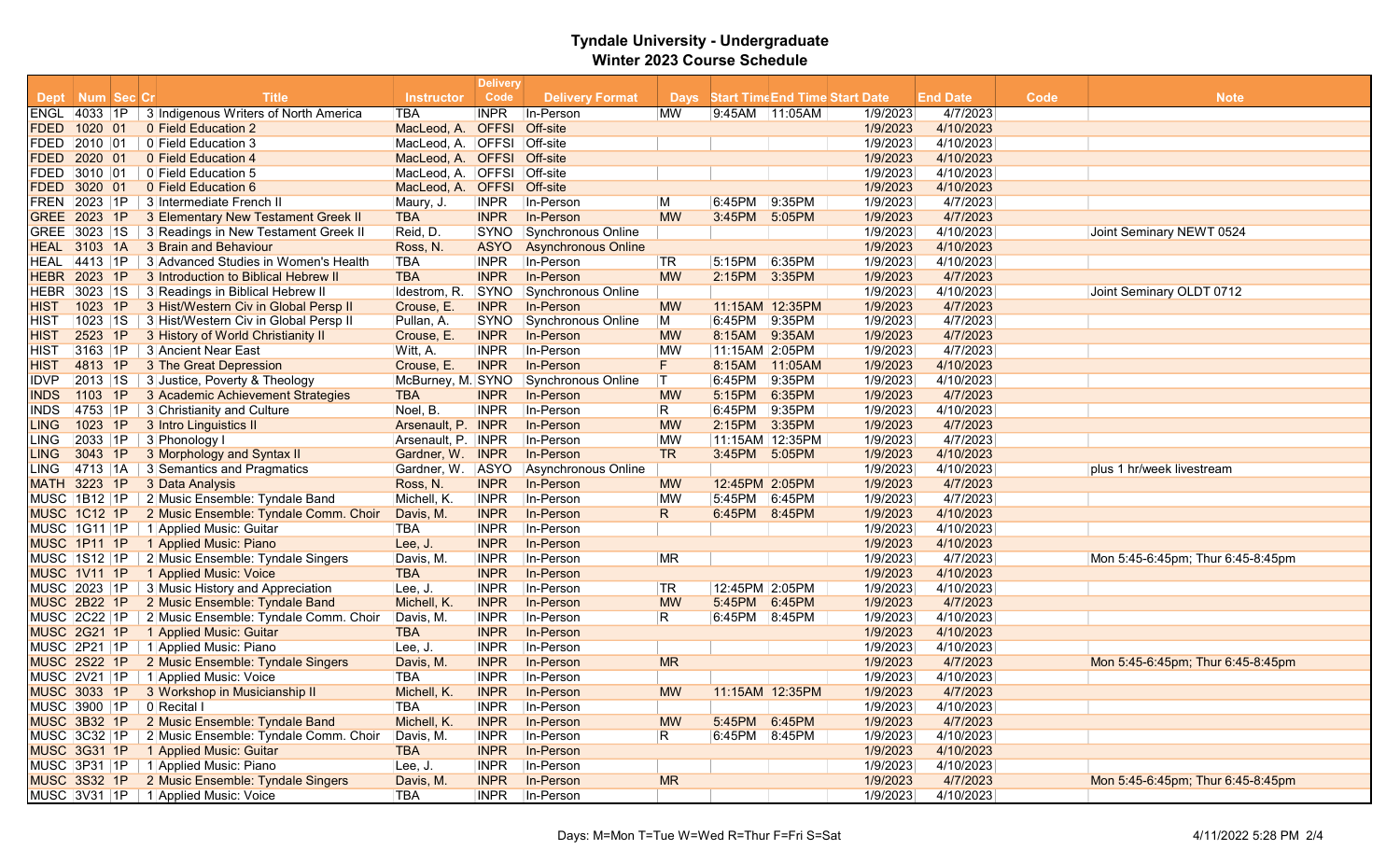|                     |                     |    |                                                   | <b>Delivery</b>   |             |                        |                |                                            |        |          |                 |      |                                   |
|---------------------|---------------------|----|---------------------------------------------------|-------------------|-------------|------------------------|----------------|--------------------------------------------|--------|----------|-----------------|------|-----------------------------------|
|                     | Dept Num Sec Cr     |    | <b>Title</b>                                      | <b>Instructor</b> | Code        | <b>Delivery Format</b> |                | <b>Days</b> Start Time End Time Start Date |        |          | <b>End Date</b> | Code | <b>Note</b>                       |
|                     | <b>MUSC 4313 1P</b> |    | 3 Songwriting and Arranging                       | Michell, K.       | <b>INPR</b> | In-Person              | F              | 11:15AM 2:05PM                             |        | 1/9/2023 | 4/10/2023       |      |                                   |
|                     | MUSC 4900 1P        |    | 0 Recital II                                      | <b>TBA</b>        | <b>INPR</b> | In-Person              |                |                                            |        | 1/9/2023 | 4/10/2023       |      |                                   |
|                     | <b>MUSC 4910 1P</b> |    | 0 Worship Leadership Project                      | <b>TBA</b>        | <b>INPR</b> | In-Person              |                |                                            |        | 1/9/2023 | 4/10/2023       |      |                                   |
| MUSC 4B42 1P        |                     |    | 2 Music Ensemble: Tyndale Band                    | Michell, K.       | <b>INPR</b> | In-Person              | <b>MW</b>      | 5:45PM                                     | 6:45PM | 1/9/2023 | 4/7/2023        |      |                                   |
|                     | MUSC 4B52 1P        |    | 2 Music Ensemble: Tyndale Band                    | Michell, K.       | <b>INPR</b> | In-Person              | <b>MW</b>      | 5:45PM                                     | 6:45PM | 1/9/2023 | 4/7/2023        |      |                                   |
|                     | MUSC 4B62 1P        |    | 2 Music Ensemble: Tyndale Band                    | Michell, K.       | <b>INPR</b> | In-Person              | <b>MW</b>      | 5:45PM                                     | 6:45PM | 1/9/2023 | 4/7/2023        |      |                                   |
|                     | MUSC 4B72 1P        |    | 2 Music Ensemble: Tyndale Band                    | Michell, K.       | <b>INPR</b> | In-Person              | <b>MW</b>      | 5:45PM                                     | 6:45PM | 1/9/2023 | 4/7/2023        |      |                                   |
|                     | MUSC 4B82 1P        |    | 2 Music Ensemble: Tyndale Band                    | Michell, K.       | <b>INPR</b> | In-Person              | <b>MW</b>      | 5:45PM                                     | 6:45PM | 1/9/2023 | 4/7/2023        |      |                                   |
| MUSC 4C42 1P        |                     |    | 2 Music Ensemble: Tyndale Comm. Choir             | Davis, M.         | <b>INPR</b> | In-Person              | $\overline{R}$ | 6:45PM                                     | 8:45PM | 1/9/2023 | 4/10/2023       |      |                                   |
|                     | MUSC 4C52 1P        |    | 2 Music Ensemble: Tyndale Comm. Choir             | Davis, M.         | <b>INPR</b> | In-Person              | R              | 6:45PM                                     | 8:45PM | 1/9/2023 | 4/10/2023       |      |                                   |
|                     | MUSC 4C62 1P        |    | 2 Music Ensemble: Tyndale Comm. Choir             | Davis, M.         | <b>INPR</b> | In-Person              | R              | 6:45PM                                     | 8:45PM | 1/9/2023 | 4/10/2023       |      |                                   |
|                     | <b>MUSC 4C72 1P</b> |    | 2 Music Ensemble: Tyndale Comm. Choir             | Davis, M.         | <b>INPR</b> | In-Person              | R              | 6:45PM                                     | 8:45PM | 1/9/2023 | 4/10/2023       |      |                                   |
| MUSC 4C82 1P        |                     |    | 2 Music Ensemble: Tyndale Comm. Choir             | Davis, M.         | <b>INPR</b> | In-Person              | $\mathsf{R}$   | 6:45PM                                     | 8:45PM | 1/9/2023 | 4/10/2023       |      |                                   |
|                     | MUSC 4G41 1P        |    | 1 Applied Music: Guitar                           | <b>TBA</b>        | <b>INPR</b> | In-Person              |                |                                            |        | 1/9/2023 | 4/10/2023       |      |                                   |
|                     | MUSC 4G51 1P        |    | 1 Applied Music: Guitar                           | <b>TBA</b>        | <b>INPR</b> | In-Person              |                |                                            |        | 1/9/2023 | 4/10/2023       |      |                                   |
|                     | MUSC 4G61 1P        |    | 1 Applied Music: Guitar                           | <b>TBA</b>        | <b>INPR</b> | In-Person              |                |                                            |        | 1/9/2023 | 4/10/2023       |      |                                   |
|                     | <b>MUSC 4G71 1P</b> |    | 1 Applied Music: Guitar                           | <b>TBA</b>        | <b>INPR</b> | In-Person              |                |                                            |        | 1/9/2023 | 4/10/2023       |      |                                   |
|                     | <b>MUSC 4G81 1P</b> |    | 1 Applied Music: Guitar                           | <b>TBA</b>        | <b>INPR</b> | In-Person              |                |                                            |        | 1/9/2023 | 4/10/2023       |      |                                   |
|                     | MUSC 4P41 1P        |    | 1 Applied Music: Piano                            | Lee, J.           | <b>INPR</b> | In-Person              |                |                                            |        | 1/9/2023 | 4/10/2023       |      |                                   |
|                     | <b>MUSC 4P51 1P</b> |    | 1 Applied Music: Piano                            | Lee, J.           | <b>INPR</b> | In-Person              |                |                                            |        | 1/9/2023 | 4/10/2023       |      |                                   |
|                     | MUSC 4P61 1P        |    | 1 Applied Music: Piano                            | Lee, J.           | <b>INPR</b> | In-Person              |                |                                            |        | 1/9/2023 | 4/10/2023       |      |                                   |
| MUSC 4P71 1P        |                     |    | 1 Applied Music: Piano                            | Lee, J.           | <b>INPR</b> | In-Person              |                |                                            |        | 1/9/2023 | 4/10/2023       |      |                                   |
|                     | MUSC 4P81 1P        |    | 1 Applied Music: Piano                            | Lee, J.           | <b>INPR</b> | In-Person              |                |                                            |        | 1/9/2023 | 4/10/2023       |      |                                   |
|                     | MUSC 4S42 1P        |    | 2 Music Ensemble: Tyndale Singers                 | Davis, M.         | <b>INPR</b> | In-Person              | <b>MR</b>      |                                            |        | 1/9/2023 | 4/7/2023        |      | Mon 5:45-6:45pm; Thur 6:45-8:45pm |
|                     | <b>MUSC 4S52 1P</b> |    | 2 Music Ensemble: Tyndale Singers                 | Davis, M.         | <b>INPR</b> | In-Person              | <b>MR</b>      |                                            |        | 1/9/2023 | 4/7/2023        |      | Mon 5:45-6:45pm; Thur 6:45-8:45pm |
|                     | MUSC 4S62 1P        |    | 2 Music Ensemble: Tyndale Singers                 | Davis, M.         | <b>INPR</b> | In-Person              | <b>MR</b>      |                                            |        | 1/9/2023 | 4/7/2023        |      | Mon 5:45-6:45pm; Thur 6:45-8:45pm |
| MUSC 4S72 1P        |                     |    | 2 Music Ensemble: Tyndale Singers                 | Davis, M.         | <b>INPR</b> | In-Person              | <b>MR</b>      |                                            |        | 1/9/2023 | 4/7/2023        |      | Mon 5:45-6:45pm; Thur 6:45-8:45pm |
|                     | MUSC 4S82 1P        |    | 2 Music Ensemble: Tyndale Singers                 | Davis, M.         | <b>INPR</b> | In-Person              | MR             |                                            |        | 1/9/2023 | 4/7/2023        |      | Mon 5:45-6:45pm; Thur 6:45-8:45pm |
|                     | MUSC 4V41 1P        |    | 1 Applied Music: Voice                            | <b>TBA</b>        | <b>INPR</b> | In-Person              |                |                                            |        | 1/9/2023 | 4/10/2023       |      |                                   |
|                     | MUSC 4V51 1P        |    | 1 Applied Music: Voice                            | <b>TBA</b>        | <b>INPR</b> | In-Person              |                |                                            |        | 1/9/2023 | 4/10/2023       |      |                                   |
| <b>MUSC 4V61 1P</b> |                     |    | 1 Applied Music: Voice                            | <b>TBA</b>        | <b>INPR</b> | In-Person              |                |                                            |        | 1/9/2023 | 4/10/2023       |      |                                   |
|                     | MUSC 4V71 1P        |    | 1 Applied Music: Voice                            | <b>TBA</b>        | <b>INPR</b> | In-Person              |                |                                            |        | 1/9/2023 | 4/10/2023       |      |                                   |
|                     | <b>MUSC 4V81 1P</b> |    | 1 Applied Music: Voice                            | <b>TBA</b>        | <b>INPR</b> | In-Person              |                |                                            |        | 1/9/2023 | 4/10/2023       |      |                                   |
| PHIL                | 1713 1P             |    | 3 Introduction to Philosophy                      | Davis, R.         | <b>INPR</b> | In-Person              | <b>MW</b>      | 8:15AM                                     | 9:35AM | 1/9/2023 | 4/7/2023        |      |                                   |
| <b>PHIL</b>         | 3213                | 1P | 3 Philosophy of Religion                          | Franks, P.        | <b>INPR</b> | In-Person              | <b>MW</b>      | 2:15PM                                     | 3:35PM | 1/9/2023 | 4/7/2023        |      |                                   |
| PHIL                | 3263                | 1P | 3 Philosophy of Mind                              | Franks, P.        | <b>INPR</b> | In-Person              | <b>MW</b>      | 9:45AM 11:05AM                             |        | 1/9/2023 | 4/7/2023        |      |                                   |
| <b>PHIL</b>         | 3633                | 1P | 3 Modern Philosophy                               | Davis, R.         | <b>INPR</b> | In-Person              | <b>MW</b>      | 12:45PM 2:05PM                             |        | 1/9/2023 | 4/7/2023        |      |                                   |
| <b>PHIL</b>         | 3703 1P             |    | 3 Symbolic Logic                                  | Davis, R.         | <b>INPR</b> | In-Person              | F              | 8:15AM 11:05AM                             |        | 1/9/2023 | 4/10/2023       |      |                                   |
| <b>PHIL</b>         | 4813                | 1P | 3 Seminar: Problem of Evil                        | Franks, P.        | <b>INPR</b> | In-Person              | $\mathsf{R}$   | 8:15AM 11:05AM                             |        | 1/9/2023 | 4/10/2023       |      |                                   |
|                     | PSYC 1023 1P        |    | 3 Introduction to Psychology II                   | Henry, V.         | <b>INPR</b> | In-Person              | F              | 2:15PM                                     | 5:05PM | 1/9/2023 | 4/10/2023       |      |                                   |
|                     |                     |    | PSYC 2123 1P 3 Develop Psyc II: Adulthood & Aging | Schilke, M.       | <b>INPR</b> | In-Person              |                | 8:15AM 11:05AM                             |        | 1/9/2023 | 4/10/2023       |      |                                   |
|                     | <b>PSYC 3053 1P</b> |    | 3 Integration of X'nity & Psychology              | Henry, V.         | <b>INPR</b> | In-Person              |                | 8:15AM 11:05AM                             |        | 1/9/2023 | 4/10/2023       |      |                                   |
|                     |                     |    | PSYC 3083 1P 3 Counselling Psychology             | Henry, V.         | <b>INPR</b> | In-Person              | W              | 6:45PM 9:35PM                              |        | 1/9/2023 | 4/10/2023       |      |                                   |
|                     |                     |    | PSYC 3103 1A 3 Brain and Behaviour                | Ross, N.          | <b>ASYO</b> | Asynchronous Online    |                |                                            |        | 1/9/2023 | 4/10/2023       |      |                                   |
|                     |                     |    | PSYC 4613 1P 3 Advanced Research Methods          | Ross, N.          | <b>INPR</b> | In-Person              | <b>MW</b>      | 8:15AM 9:35AM                              |        | 1/9/2023 | 4/7/2023        |      |                                   |
|                     | SOCI 1023 1P        |    | 3 Introduction to Sociology II                    | <b>TBA</b>        | <b>INPR</b> | In-Person              | TR             | 12:45PM 2:05PM                             |        | 1/9/2023 | 4/10/2023       |      |                                   |
|                     |                     |    | SOCI 2523 1P 3 Introduction to Social Work        | <b>TBA</b>        | <b>INPR</b> | In-Person              | F.             | 2:15PM 5:05PM                              |        | 1/9/2023 | 4/10/2023       |      |                                   |